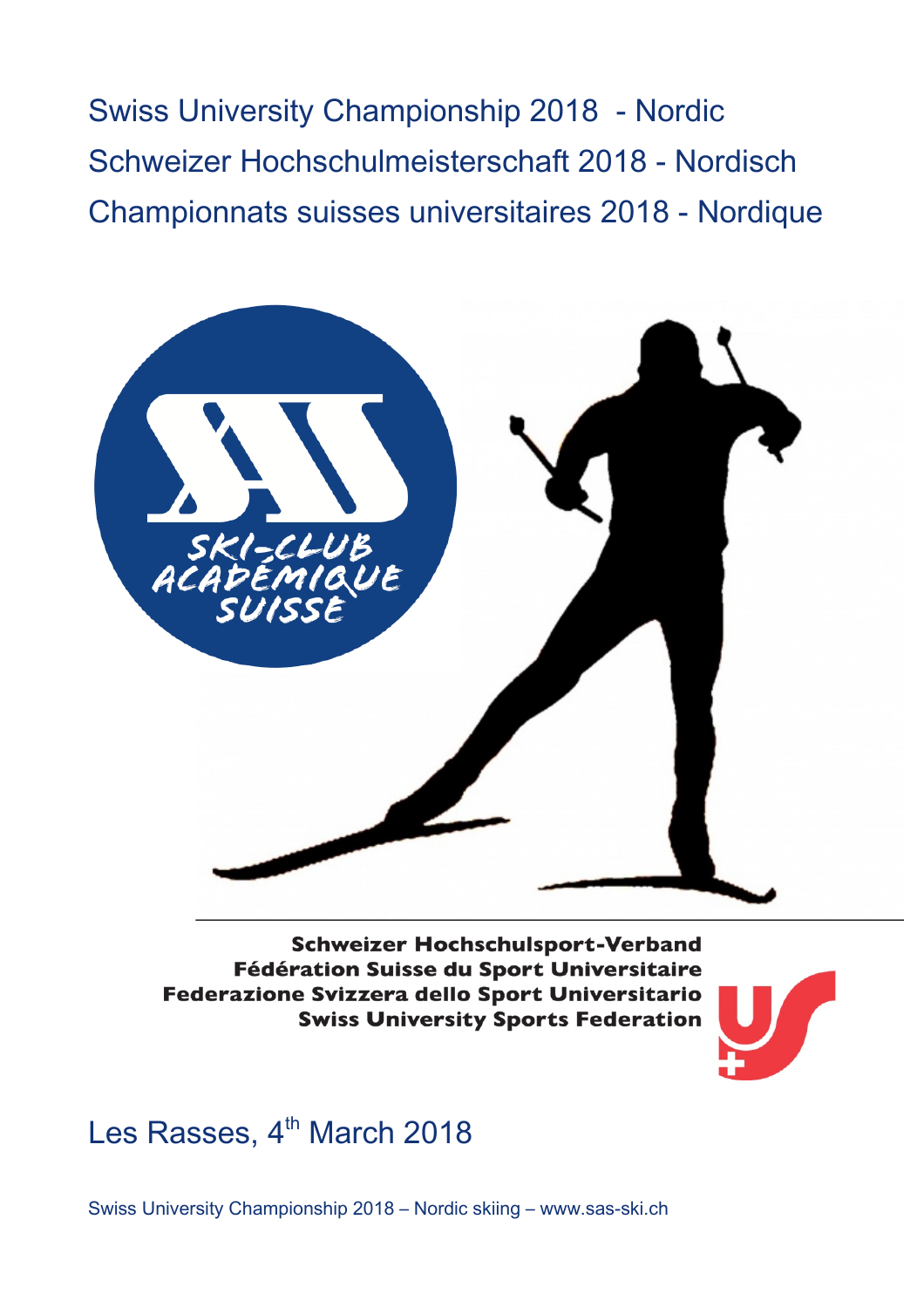## Welcome to the Swiss University Championships / U-Games Crosse-Country Skiing 2018

In the name of the Swiss Academic Ski-Club, we are once again proud to receive mandate from the Swiss University Sports Federation to organize the Swiss University Championship.

For the second year in a raw, the championship will be organised in collaboration with the Mara. This race is a monument among traditional events in the swiss cross-country universe. Its unicity comes from being the last event in classic style of such importance. With its 42km length, this gives opportunity and time to each participant to appreciate the mystic forests and smooth hills of Jura. Each one at its own pace.

We wish the best to all participants of the U-Games 2018.

Sandro Jelmini **Dominique Schwab** President of the Central Committee Responsible Nordic activities CC



Swiss University Championship 2018 – Nordic skiing – www.sas-ski.ch